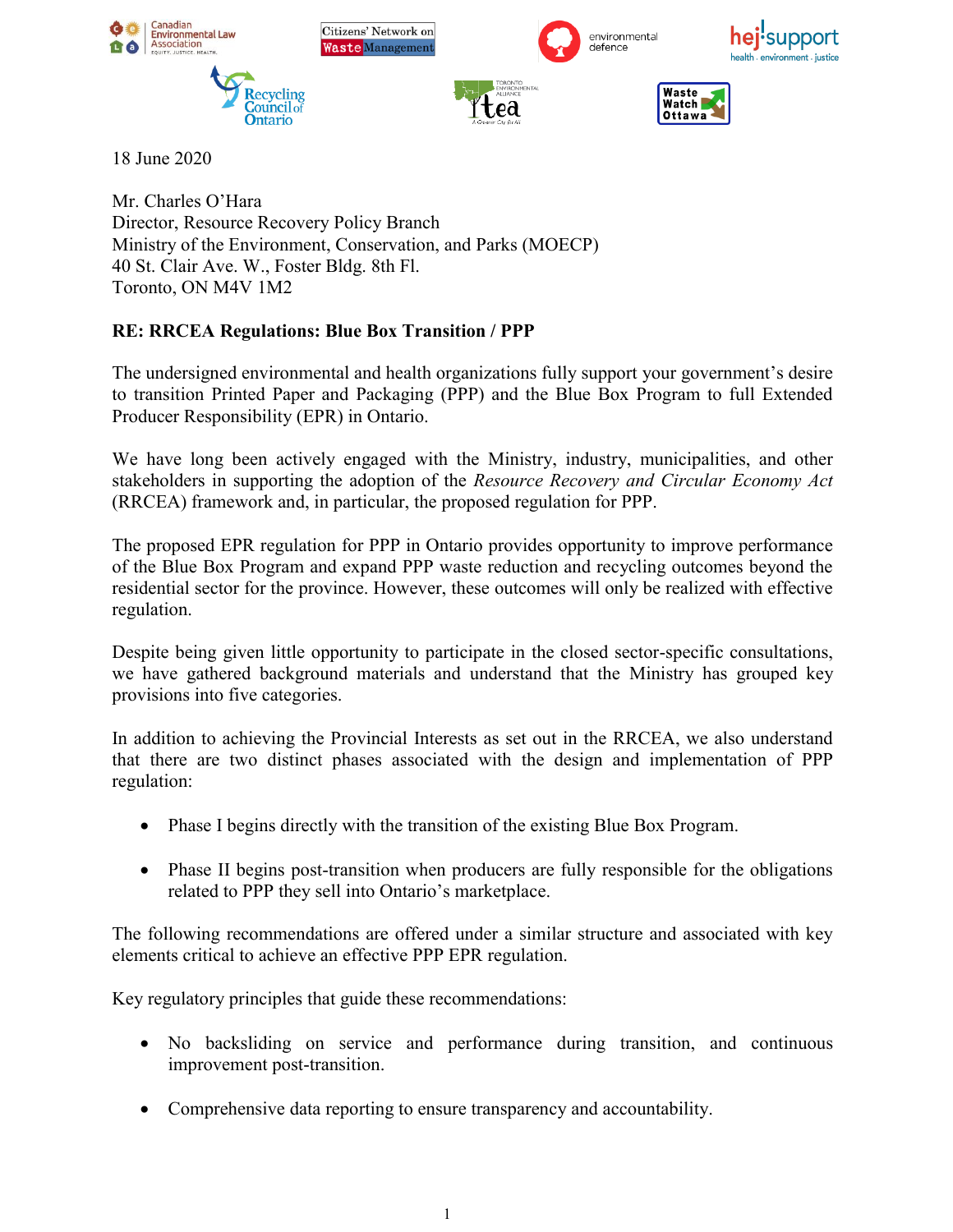

- Producers are individually responsible and have complete freedom of choice to manage their obligation.
- Scope out the responsibility to improve PPP waste reduction where it is most needed, and where there is the most economic and environmental gains (e.g., the non-residential sector).
- Set standards to ensure PPP materials maintain their highest and best use for reintegration into production.
- Targets should be set high and increase over time to facilitate continued environmental benefit and enhanced economic opportunity.
- Each PPP sub-material type should stand on its own merit, and costs should not be subsidized by other better performing or valuable material.

# *Category 1: Collection and Accessibility - Performance*

Key regulatory principles:

- No backsliding on service and performance during transition, and continuous improvement post-transition.
- Producers become individually responsible and have complete freedom of choice to manage their obligation within prescribed management requirements.

### **During transition:**

- Collection and accessibility requirements should be set at current (2019) levels to ensure no backsliding in service and/or performance.
- All current (2019) PPP residential collection points, including curbside pick-up at single-family or multi-residential homes, depots, or other collection or consolidation sites serviced by any size of municipalities, First Nations, and/or subcontractors should continue to be serviced during transition.

### **Post-transition:**

- All communities with populations between 2,000 and 5,000 residents should continue to receive curbside collection if it was provided in 2019, or be provided with depots or other drop-off collection options within a 20-minute drive.
- Expand accessibility and collection services to include open spaces, parks and all additional schools in 2026.
- Expand services to including all PPP sources, including non-residential, by 2030.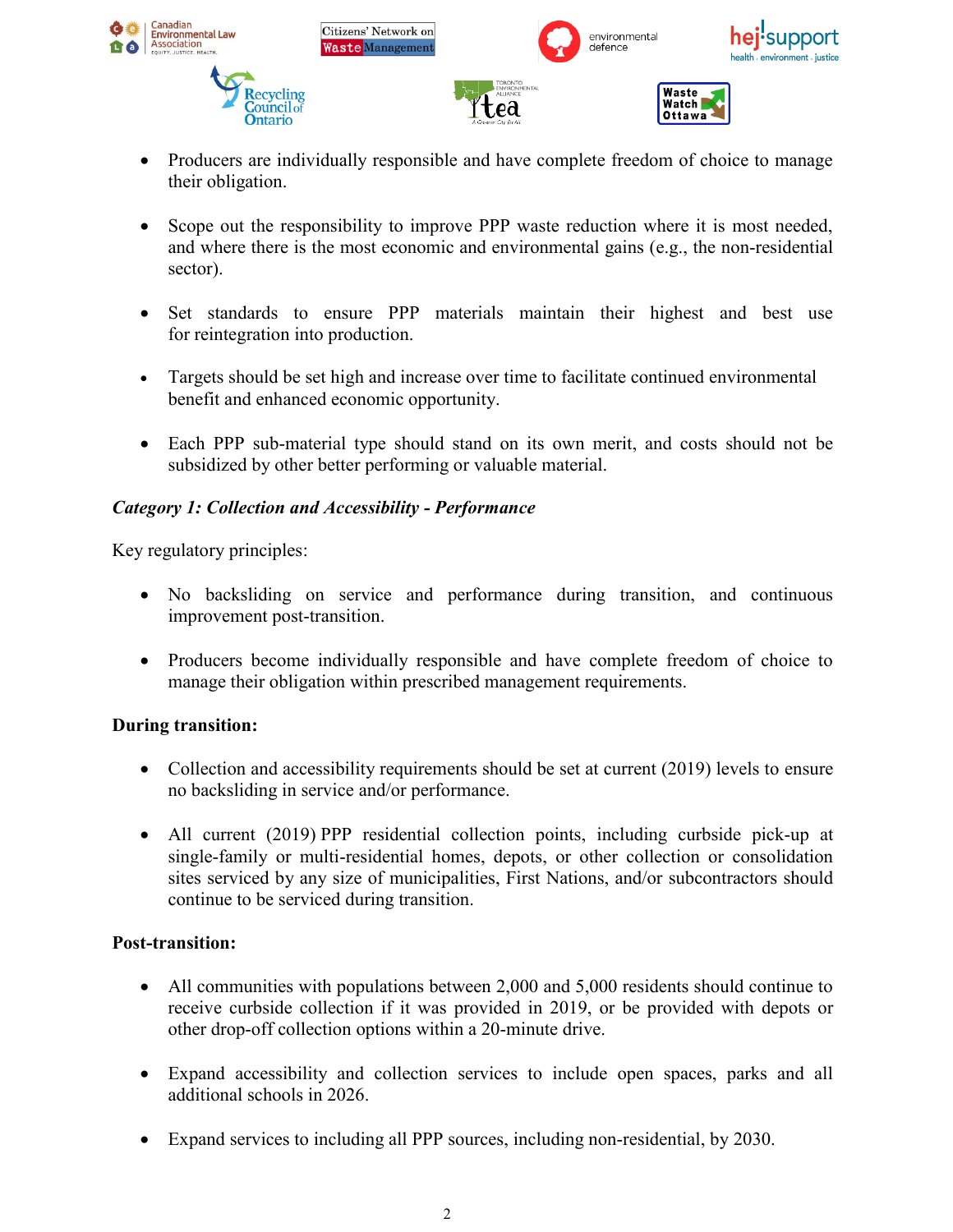

## **Pre- and post- transition:**

Supplemental collection channels:

 All producers and Producer Responsibility Organizations (PROs) be allowed to establish supplemental collection channels and be part of the common collection system to the extent needed, as long as the material collected by the supplemental channel are managed within the prescribed management standards and verified through audit.

Alternative collection channels:

 All producers and PROs should be allowed to continue and/or establish alternative collection channels, and be exempt from the common collection system as long as the material claimed toward performance can be verified and is managed by the prescribed materials management standards.

# *Category 2: Reporting and Registration*

Key regulatory principle:

Comprehensive data reporting is essential to ensuring transparency and accountability.

### **During and post- transition:**

- Require data collection and reporting of all PPP supplied (residential and nonresidential) into Ontario, and all materials collected, reused, and processed by individual producers.
- Require PROs to register and confirm their member producers.
- Require no set limits on the number of producers needed to establish a PRO that wish to be part of the common collection systems or alternative or supplemental collection system.
- Require individual producers and PROs to report tonnes collected and processed by material type (as per targets).
- Require RPRA to publicly report provincial data for each material category and subcategory, including overall PPP diversion rate and individual rates by material category and sub-category.
- Require reporting details on any PPP that contain toxic substances, including the group of polybrominated diphenyl ethers (PBDEs), cadmium, lead and short chain chlorinated paraffins (SCCPs) that are often used as softeners in plastics, to ensure safe processing and prevent recirculation through recycling into new products.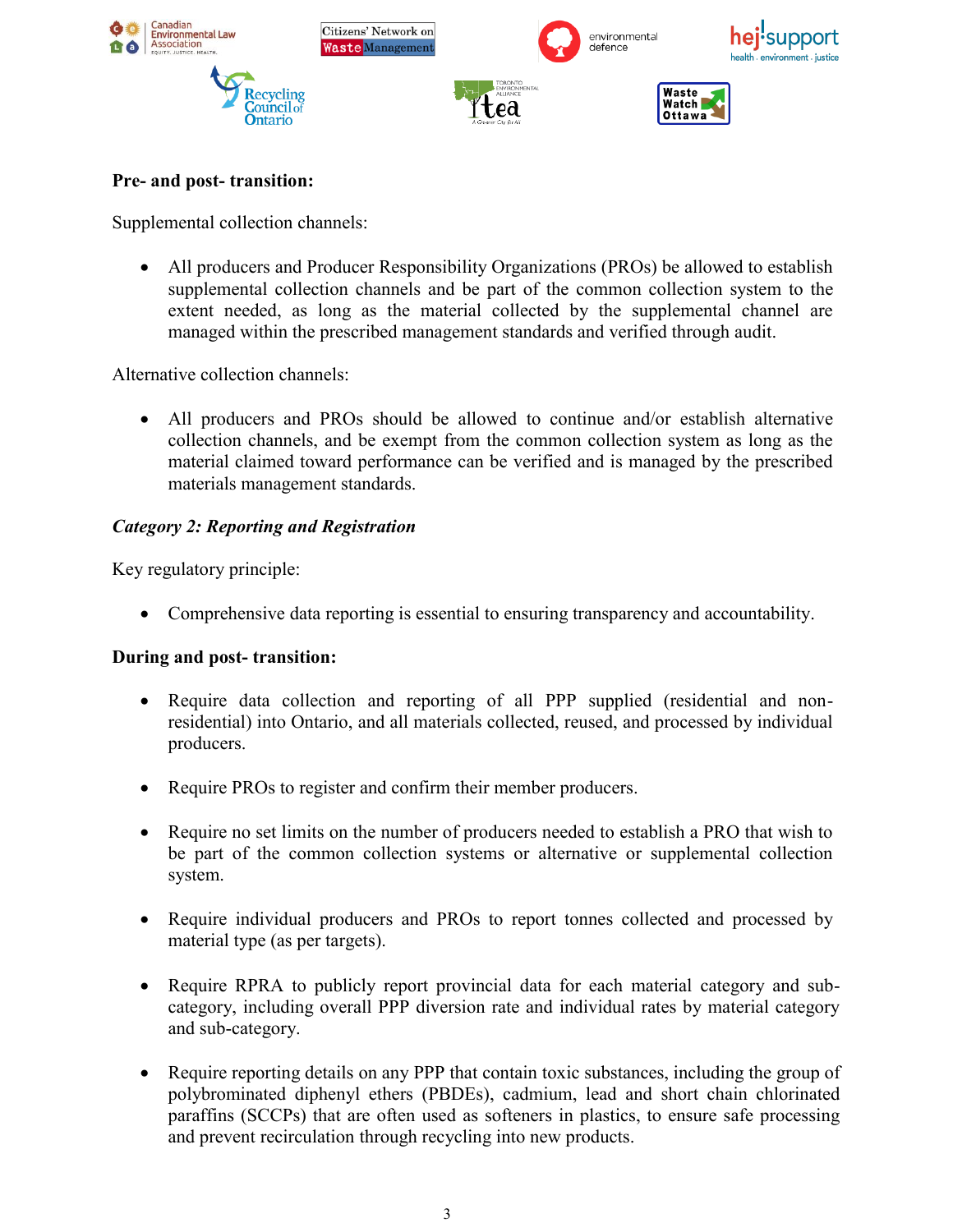

- Require all service providers including municipalities, private sector collectors, and processors – to report materials collected, transported, processed, and disposed of by sub-category material type.
- Require all producers and PROs that establish alternative/supplemental collection systems to report tonnes collected and processed by sub-material type.
- Require all materials to be reported by weight, or in the case of reuse, weight equivalents.

# *Category 3: Definition of Designated Materials – Scope*

Key regulatory principle:

• Scope out the responsibility to improve PPP waste reduction where it is most needed, and where there is the most economic and environmental gains (e.g., the non-residential sector).

We suggest the Ministry adopt the definition of PPP used by the EU Packaging Directive. Furthermore, during the transition, the regulation can be scoped to only those materials sold into the residential sector; post-transition and starting in 2026, it should be expanded to include all materials, irrespective of where they are supplied to or consumed in the province, by 2030. Collective coverage should also be increased in phases over five years from 2026 – 2030.

### *Category 4: Materials Management*

Key regulatory principle:

• Set standards to ensure PPP materials maintain their highest and best use for reintegration into production.

Thermal treatment and any form of energy-from-waste should not be considered diversion in any way because it destroys resources, and should be discouraged and phased out as a management approach for PPP.

Material management standards should only recognize reuse, recycling, and composting as activities that count toward performance requirements. Residuals disposed of during sorting or processing activities should not count toward targets.

The following definitions should be used to describe management approaches that can count toward performance requirements for reuse and recycling:

**Reuse**: *material or product used for its original purpose or function more than once.*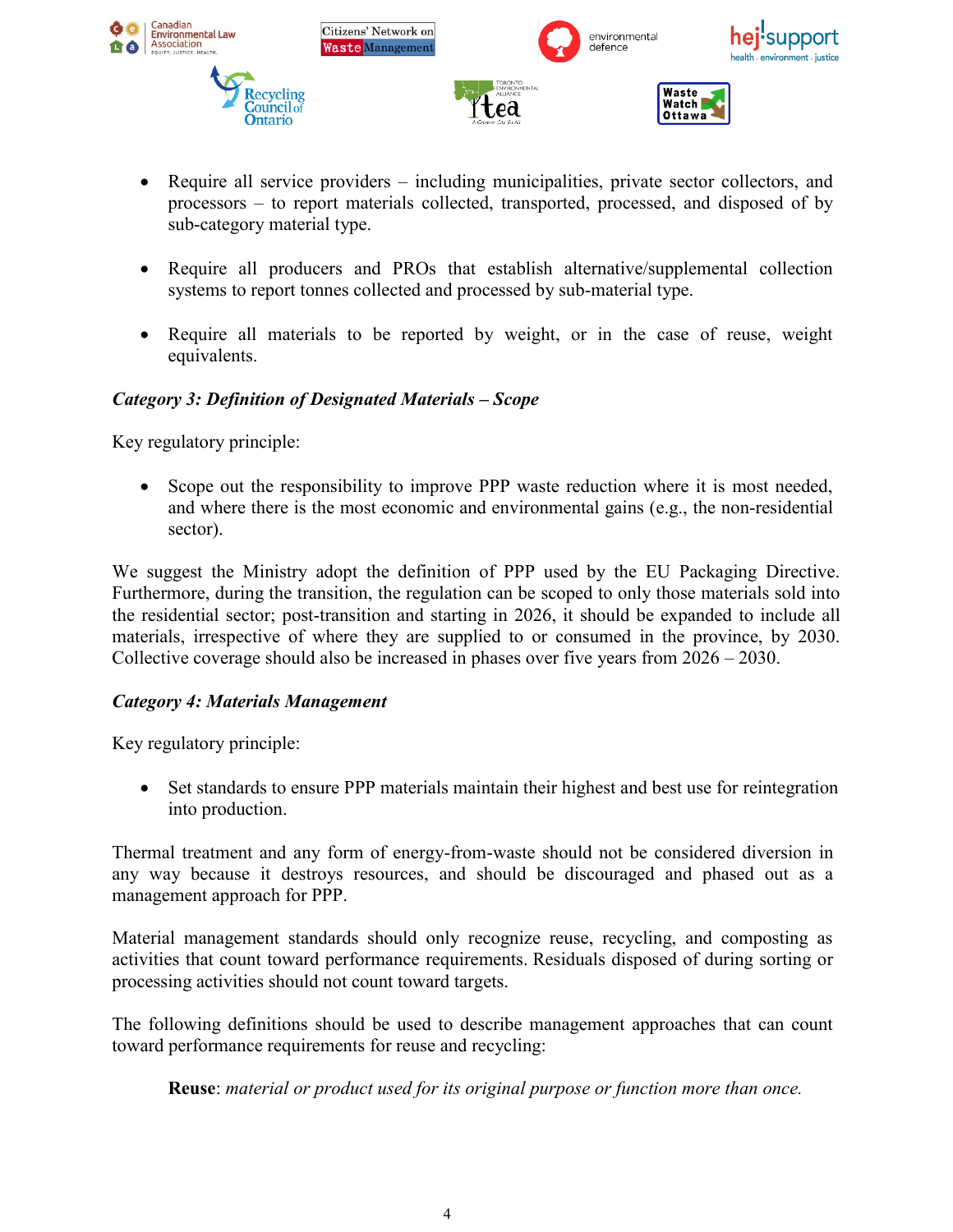

**Mechanical Recycling:** *material is mechanically processed into raw materials for the purpose of reintegration back into production.*

**Chemical Recycling:** *any recovery operation by which waste materials that are unfit to be mechanically recycled are reprocessed into building blocks of a material of higher quality than the waste input.* 

This does not include processes where plastic is converted to a fuel, such as pyrolysis or gasification. Pyrolysis and gasification should be considered energy-from-waste and not count towards diversion targets.

# **Composting:** *material is recycled through digestion or composting.*

Reuse activities should be measured and counted as weight equivalents. For example, the weight on an empty container is used to calculate the recycling equivalence when refilled.

Post-consumed recycled content:

While encouraging and recognizing the use of post-consumed recycled (PCR) content is critical to increasing the value of collected materials and expanding sustainable recycling markets, we do not support their use as reduction in or as a credit for producer processing targets. Instead, we encourage the Government of Ontario to mandate minimum PCR content in PPP supplied into Ontario and in within their own procurement requirements.

### *Category 5: Targets*

Key regulatory principles:

- Targets should be set high and increase over time to facilitate continued environmental benefit and enhanced economic opportunity.
- Each PPP sub-material type should stand on its own merit, and costs should not be subsidized by other better performing or valuable material.

Targets should be set and reported by materials and sub-material category as per the following:

| <b>Material Category</b> | <b>Materials Sub-Category</b> | <b>Processing Targets</b> |      |      |      |      |
|--------------------------|-------------------------------|---------------------------|------|------|------|------|
|                          |                               | 2026                      | 2027 | 2028 | 2029 | 2030 |
| <b>Metals</b>            | Aluminum                      | 60%                       | 65%  | 70%  | 75%  | 80%  |
|                          | <b>Steel</b>                  |                           |      |      |      |      |
| Paper (Fibre)            | Boxboard                      | 80                        | 85   | 90   | 90   | 90   |
|                          | Corrugated Cardboard          | 80                        | 85   | 90   | 90   | 90   |
|                          | Paper                         | 80                        | 85   | 90   | 90   | 90   |
|                          | Newsprint                     | 80                        | 85   | 90   | 90   | 90   |
|                          | Magazines                     | 80                        | 85   | 90   | 90   | 90   |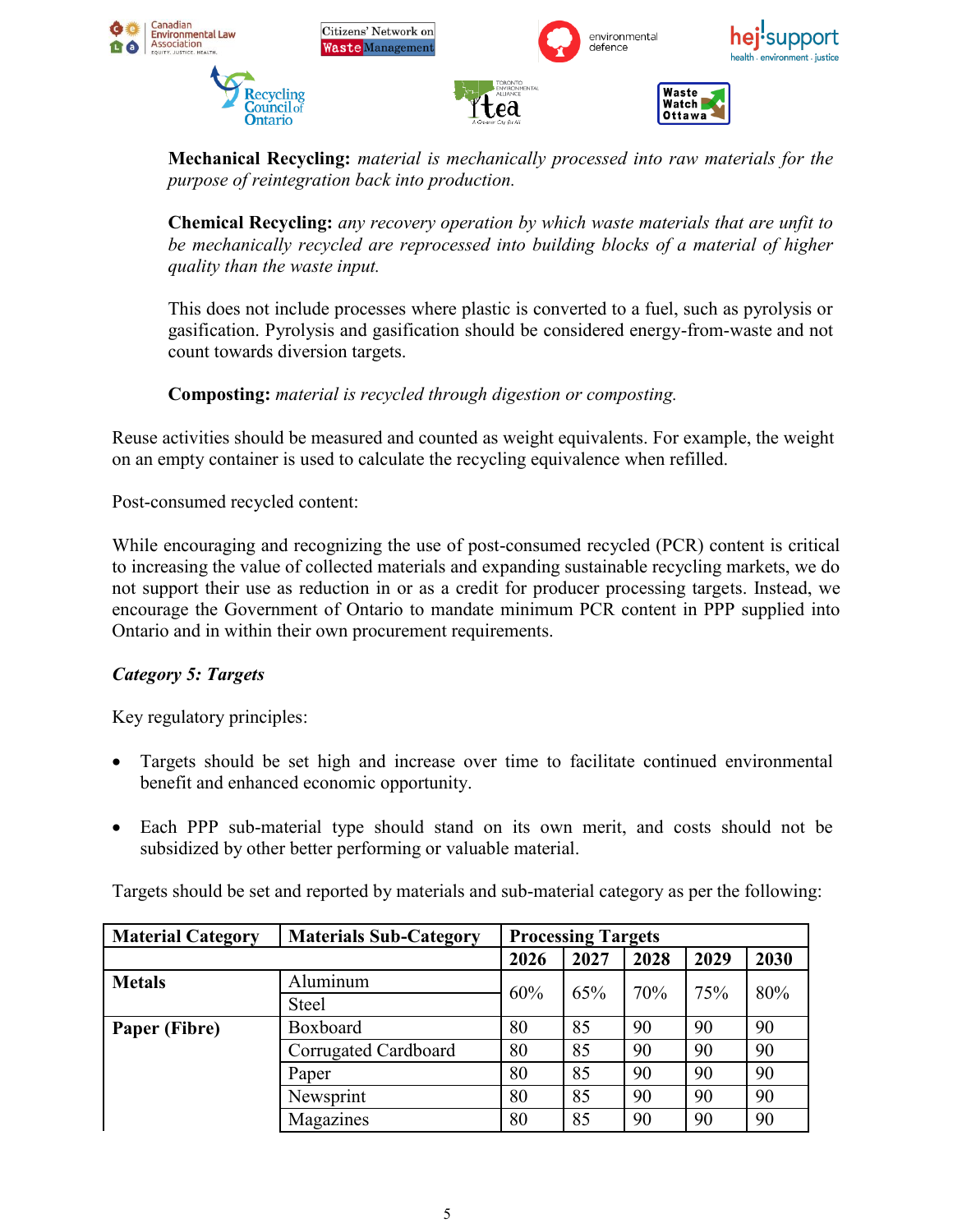| Canadian<br><b>Environmental Law</b><br>Association<br>'a<br>EQUITY, JUSTICE, HEALTH. | Citizens' Network on<br><b>Waste Management</b> |                                                                                          | environmental<br>defence  |      |                          | hej'support<br>health · environment · justice |  |  |  |
|---------------------------------------------------------------------------------------|-------------------------------------------------|------------------------------------------------------------------------------------------|---------------------------|------|--------------------------|-----------------------------------------------|--|--|--|
| <b>Recycling</b><br><b>Council</b> of<br><b>Ontario</b>                               |                                                 | <b>TORONTO</b><br><b>ENVIRONMENTAL</b><br><b>ALLIANCE</b><br>ea<br>A Greener City for Ar |                           |      | Waste<br>Watch<br>Ottawa |                                               |  |  |  |
|                                                                                       | Paper Laminates                                 | 80                                                                                       | 85                        | 90   | 90                       | 90                                            |  |  |  |
| <b>Material Category</b>                                                              | <b>Materials Sub-Category</b>                   |                                                                                          | <b>Processing Targets</b> |      |                          |                                               |  |  |  |
|                                                                                       |                                                 | 2026                                                                                     | 2027                      | 2028 | 2029                     | 2030                                          |  |  |  |
| Polycoat                                                                              | <b>Aseptic Cartons</b>                          | 40                                                                                       | 45                        | 50   | 55                       | 60                                            |  |  |  |
|                                                                                       | <b>Gable Top Containers</b>                     | 40                                                                                       | 45                        | 50   | 55                       | 60                                            |  |  |  |
| <b>Plastics</b>                                                                       | HDPE(1)                                         | 55                                                                                       | 60                        | 65   | 70                       | 75                                            |  |  |  |
|                                                                                       | PET $(2)$                                       | 55                                                                                       | 60                        | 65   | 70                       | 75                                            |  |  |  |
|                                                                                       | LDPE $(3)$                                      | 40                                                                                       | 50                        | 55   | 55                       | 60                                            |  |  |  |
|                                                                                       | Polypropylene (5)                               | 40                                                                                       | 45                        | 50   | 55                       | 60                                            |  |  |  |
|                                                                                       | Polystyrene (6)                                 | 40                                                                                       | 45                        | 50   | 55                       | 60                                            |  |  |  |
|                                                                                       | Other $(7)$                                     | 40                                                                                       | 45                        | 50   | 55                       | 60                                            |  |  |  |
| Compostables                                                                          | Plastic                                         | 40                                                                                       | 45                        | 50   | 55                       | 60                                            |  |  |  |

We believe these principles and provisions support our collective objectives for the Blue Box Program and broader PPP EPR, and suggest they be built into the forthcoming regulations under RRCEA transition.

Glass Colour and clear combined 65 70 75 80 85

Thank you for accepting this submission, and we would we be pleased to have an opportunity to discuss our suggestions at your earliest convenience.

Yours Sincerely,

 $z_{\rm L}$  de  $\angle$ 

Fe de Leon Researcher & Paralegal Canadian Environmental Law Association 416.960.2284,7223 deleonf@cela.ca

 $O.C.$ 

Olga Speranskaya Co-Director HEJ Support International 613.252.9839 Olga.speranskaya@hej-support.org

Duncan Bury Waste Watch Ottawa 613.729.0499 wastewatchottawa@gmail.com

John Jachnes

John Jackson Co-ordinator Citizens' Network on Waste Management 519.744.7503 jjackson@web.ca

Jo-Anne St.Godard Executive Director Recycling Council of Ontario 416.657.2797,3 joanne@rco.on.ca

ANNO

Ashley Wallis Plastics Program Manager Environmental Defence 416.323.9521,225 awallis@environmentaldefence.ca

JYJ KJ

Emily Alfred Waste Campaigner Toronto Environmental Alliance 416.596.0660 emily@torontoenvironment.org